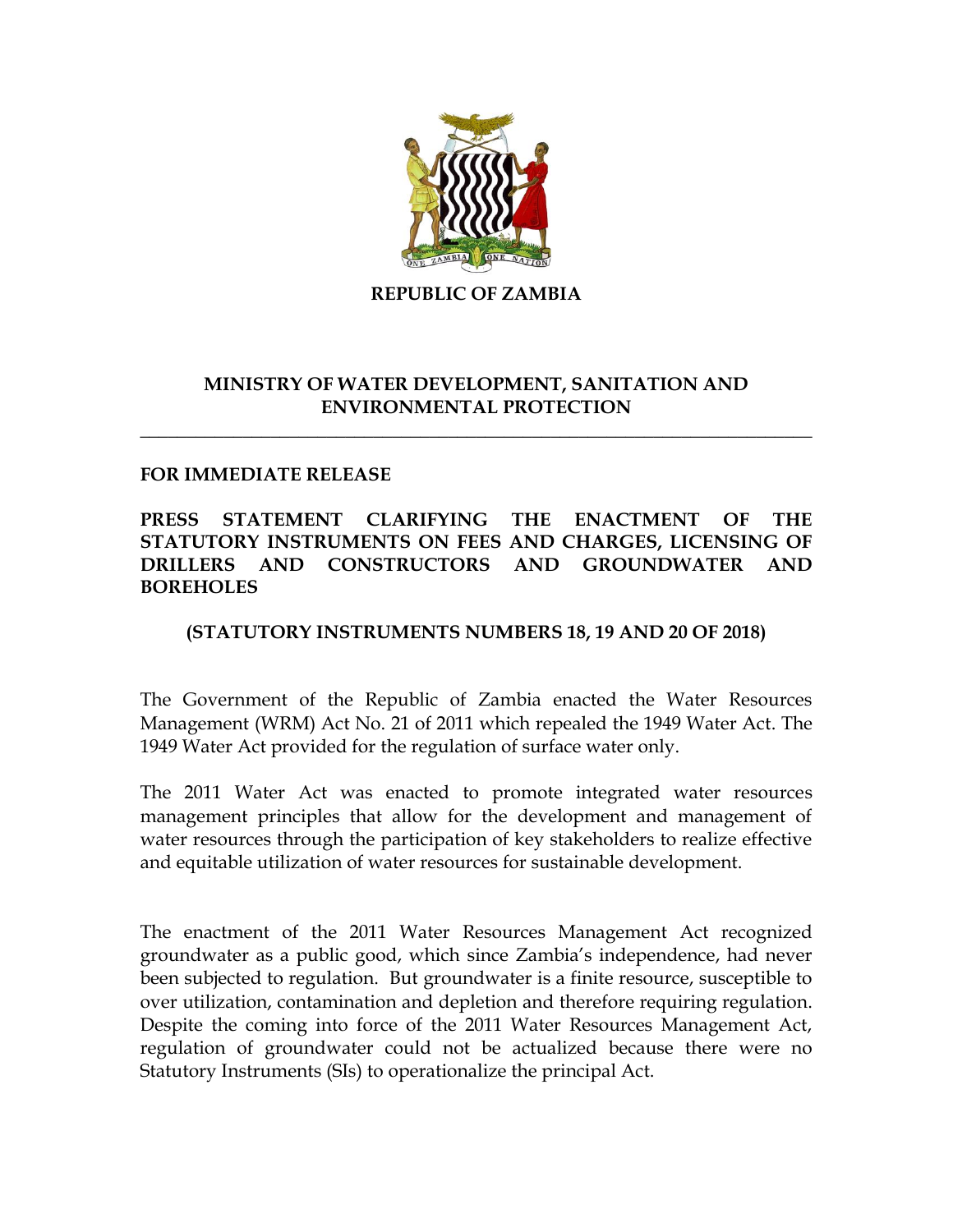It is against this background that the Government through the Ministry of Water Development, Sanitation and Environmental Protection and the Water Resources Management Authority started the development of regulations in 2015 through a robust participatory and consultative process involving various key stakeholders. The process commenced with consultative meetings at national and sub national levels followed by sector meetings involving agriculture, mining, industries, municipal and hydropower over a period of two (2) years from 2015 to 2017. The outcomes of these consultations were taken into consideration recognizing varying needs of stakeholders.

Following this process, the three Statutory Instruments were developed and a Regulatory Impact Assessment of the regulations was undertaken in line with the requirements of the Business Regulatory Review Act No. 3 of 2014 and consequently approved by the Business Regulatory Review Agency (BRRA).

The Statutory Instruments in question have a lot of benefits for the people of Zambia. It is important to note that Statutory Instrument No. 18 of 2018, which prescribes fees and charges, was last revised in 1990. The SI provides charges and fees for all economic uses of water such as hydropower, agriculture, mining, industries and municipal as well as non-extractive uses such as recreation and navigation.

In line with Government Policy of improving access to water and sanitation, the SI has provided exemptions from charges and fees for domestic and noncommercial use of water up to 10,000 litres per day per household. Furthermore, the SI has also provided for a fixed charge of K5.00 for agricultural use of water of up to 100,000 litres per day.

SI No. 19 of 2018 provides for licensing of drillers and constructors of water works. This SI brings into regulation the drillers of boreholes in order to bring standards and sanity in the drilling of boreholes as well as protect consumers from exploitation.

SI No. 20 of 2018 is intended to protect groundwater resources and safe guard public health by prescribing minimum distances between adjacent boreholes as well as the distance between a borehole and a potential pollution source such as septic tanks and soak ways, landfills, graves etc.

The Government of the Republic of Zambia through the Ministry of Water Development, Sanitation and Environmental Protection, wishes to reiterate that water resources management and development remains a priority in fostering economic diversification and job creation as well as enhanced human development in order to contribute to the country's sustainable development.